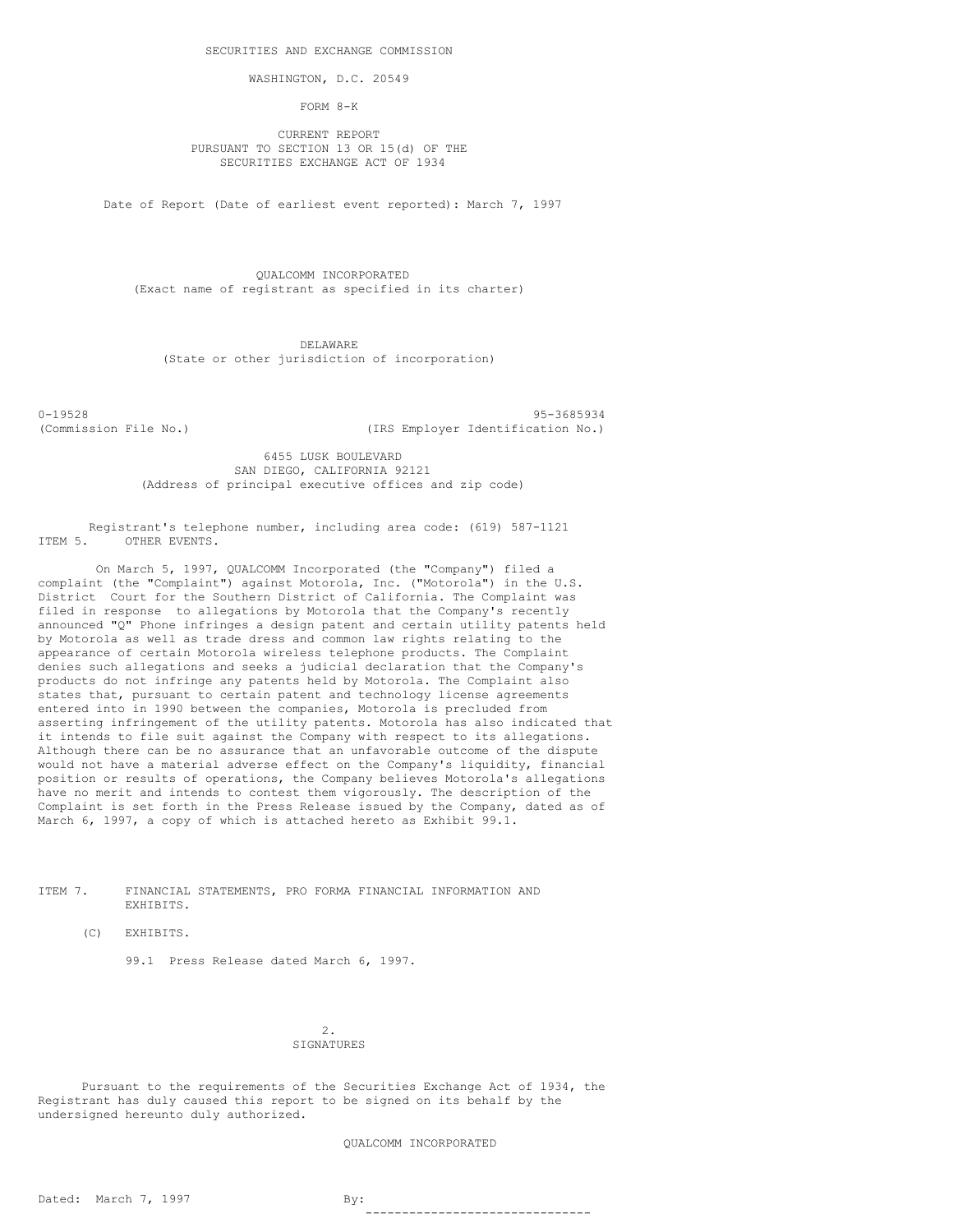# Anthony S. Thornley Senior Vice President and Chief Financial Officer

3. SIGNATURES

Pursuant to the requirements of the Securities Exchange Act of 1934, the Registrant has duly caused this report to be signed on its behalf by the undersigned hereunto duly authorized.

# QUALCOMM INCORPORATED

Dated: March 7, 1997 By: ANTHONY S. THORNLEY ---------------------------- Anthony S. Thornley Senior Vice President and Chief Financial Officer

> 4. INDEX TO EXHIBITS

> > PAGE NO.

99.1 Press Release dated March 6, 1997

5.